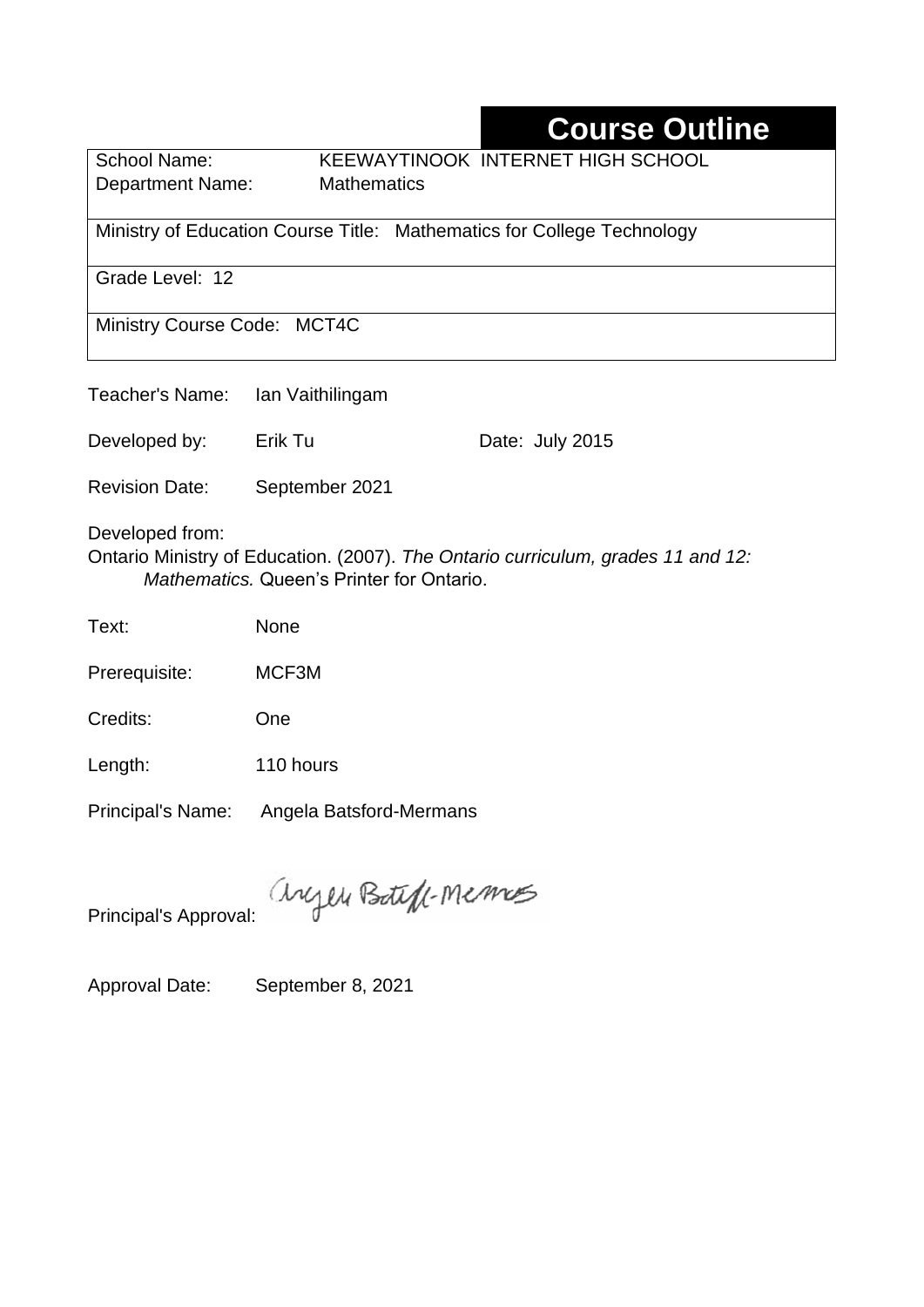# *Course Description/Rationale*

This course enables students to extend their knowledge of functions. Students will investigate and apply properties of polynomial, exponential, and trigonometric functions; continue to represent functions numerically, graphically, and algebraically; develop facility in simplifying expressions and solving equations; and solve problems that address applications of algebra, trigonometry, vectors, and geometry. Students will reason mathematically and communicate their thinking as they solve multi-step problems. This course prepares students for a variety of college technology programs.

# *Overall Curriculum Expectations*

### **Exponential Functions**

- Solve problems involving exponential equations graphically, including problems arising from
- real-world applications:
- Solve problems involving exponential equations algebraically using common bases and logarithms, including problems arising from real-world applications.

### **Polynomial Functions**

- Recognize and evaluate polynomial functions, describe key features of their graphs, and solve problems using graphs of polynomial functions;
- Make connections between the numeric, graphical, and algebraic representations of polynomial
- functions:
- Solve polynomial equations by factoring, make connections between functions and formulas, and solve problems involving polynomial expressions arising from a variety of applications.

### **Trigonometric Functions**

- Determine the values of the trigonometric ratios for angles less than 360º, and solve problems using the primary trigonometric ratios, the sine law, and the cosine law;
- Make connections between the numeric, graphical, and algebraic representations of sinusoidal functions;
- Demonstrate an understanding that sinusoidal functions can be used to model some periodic phenomena, and solve related problems, including those arising from real-world applications.

### **Applications of Geometry**

- Represent vectors, add and subtract vectors, and solve problems using vector models, including those arising from real-world applications;
- Solve problems involving two-dimensional shapes and three-dimensional figures and arising from real-world applications;
- Determine circle properties and solve related problems, including those arising from real-world applications.

# *Course Content*

| Unit                                          | Length    |
|-----------------------------------------------|-----------|
| 1. Graphing Exponential Functions             | 16 hours  |
| 2. Exponential and Logarithmic Functions      | 16 hours  |
| 3. Key Features of Polynomial Functions       | 16 hours  |
| 4. Exploring Polynomial Functions             | 16 hours  |
| 5. Graphing Trigonometric Functions           | 16 hours  |
| <b>Exploring Trigonometric Functions</b><br>6 | 15 hours  |
| 7. Applications of Geometry                   | 15 hours  |
| <b>Total</b>                                  | 110 hours |

## *Unit Descriptions*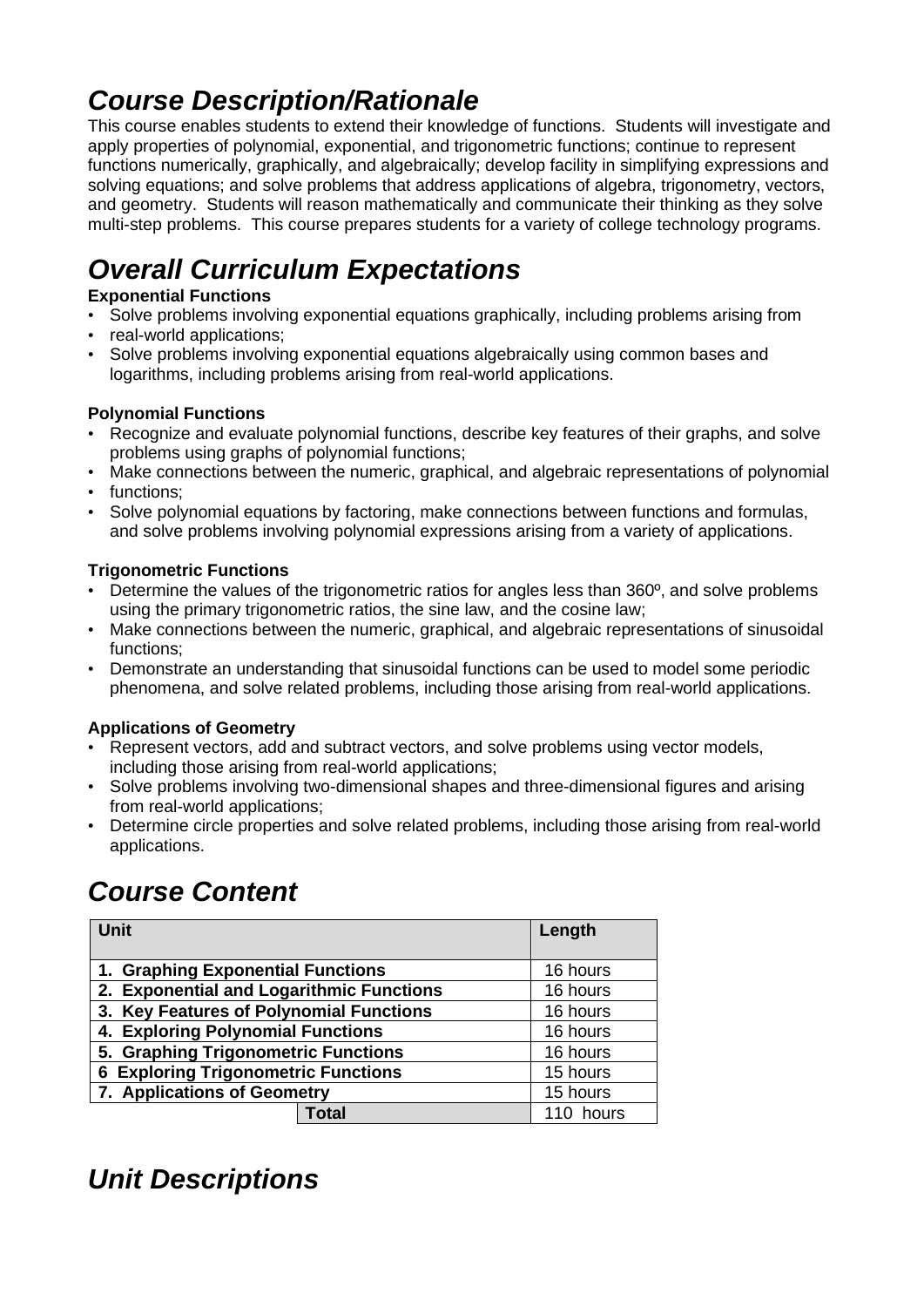#### **Unit 1 – Graphing Exponential Functions**

Through models, students are introduced to the definition of an exponential function and the notations associated with it. Students use graphing technology and paper and pencil tasks to investigate the properties of exponential functions. Students explore the domain and range of functions.

#### **Unit 2 – Exponential and Logarithmic Functions**

Students investigate properties of exponential functions and logarithmic functions. The relationship between exponential function and logarithmic function is explores both algebraically and graphically. Students use laws of logarithms to simplify and evaluate logarithmic expressions, and to solve problems. A variety of models are examined.

#### **Unit 3 – Key features of Polynomial Functions**

Students are introduced to the main concepts of graphing polynomial functions in order to explore them later in the course. Students examine the type and numbers of intercepts, the effect of changing coefficients, symmetry and the degree in relation to the shape of the functions. Using skills from previous years, students explore curve sketching from a factored form.

#### **Unit 4 – Key features of Polynomial Functions**

Students will explore polynomial equations. Real and complex roots of both factorable and nonfactorable polynomials are determined through graphical investigation and algebraic manipulation. Finally, students will solve problems that involve functions arising from real-world applications.

#### **Unit 5 – Graphing Trigonometric Functions**

Students investigate the periodic nature and graphical properties of the primary trigonometric functions. Students use the primary trigonometric ratios, the sine law, and the cosine law to model and solve triangles. Students investigate the relationship between degree and radian measure, and explore the use of the unit circle and special triangles to determine selected values of the primary trigonometric ratios.

#### **Unit 6 – Exploring Trigonometric Functions**

Students consolidate and extend concepts first introduced. Using technology, students explore the effects of simple transformations on their graphs and equations. Students apply these concepts to model authentic and real-world problems. Students develop the skills to manipulate and solve trigonometric equations.

#### **Unit 7 – Application of Geometry**

Students will investigate, and then solve real-world problems. They will demonstrate an understanding of vectors, two-dimensional, three-dimensional in a variety of ways, including circle and related problems.

## *Teaching/Learning Strategies*

This course is organized into an eight-week series of lessons and activities that is presented to students in remote northern communities via the internet. The eighth week is used for course consolidation, review, and the final examination. Teacher and students communicate over the internet through timely activity feedback, emails, messages, video and audio calls. Classroom mentors assume the role of liaison between the teacher and student while also supporting a holistic approach to motivate, engage and support each individual student.

A variety of strategies will be used in the online delivery of this course. Some instructional strategies include:

- the use of rich contextual problems which engage students and provide them with opportunities to demonstrate learning, and appreciate the need for new skills;
- the prompting, supporting, and challenging of individual students;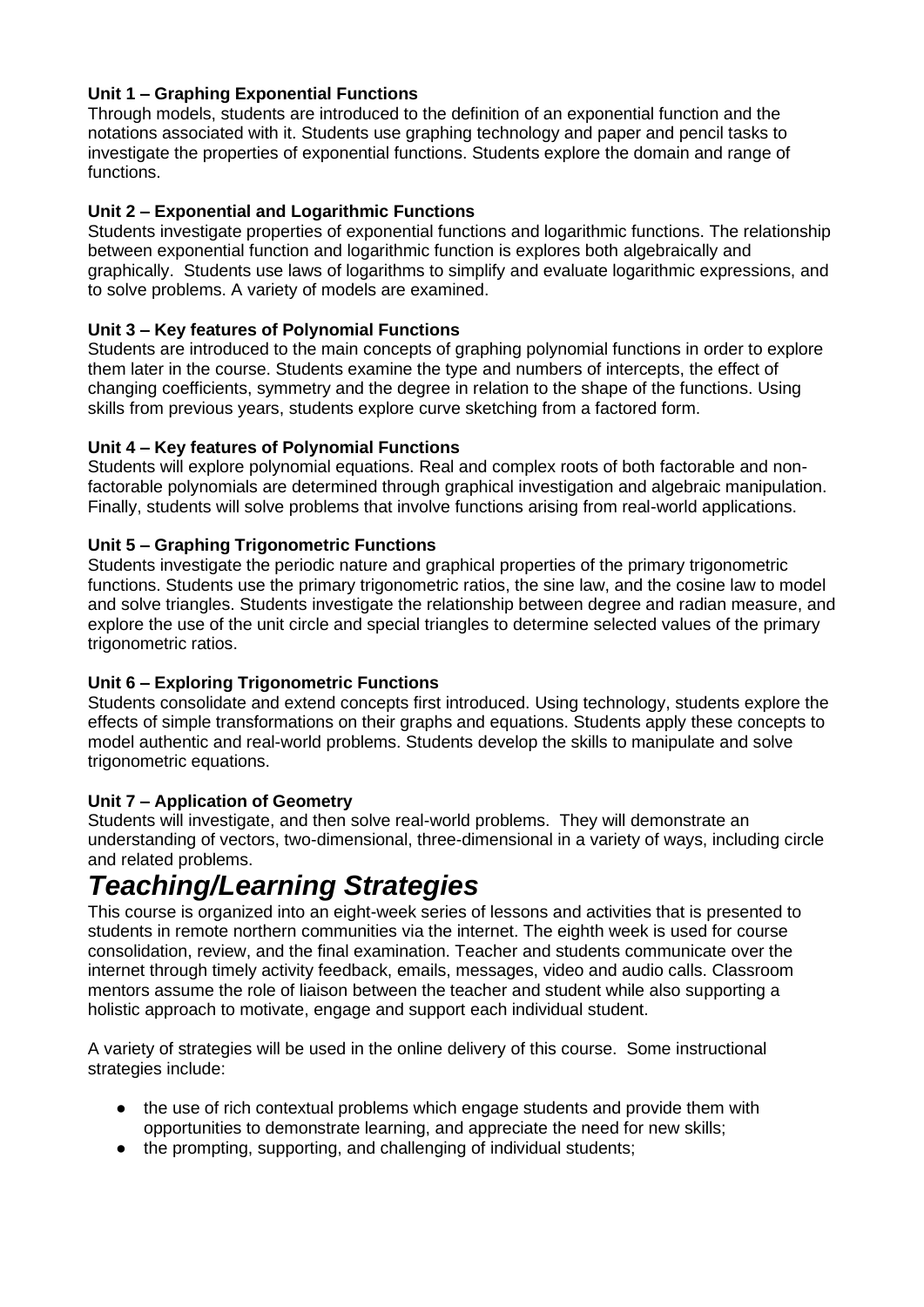- the use of technological tools and software (e.g., graphing software, dynamic geometry software, the Internet, spreadsheets, and multimedia) in activities, demonstrations, and investigations to facilitate the exploration and understanding of mathematical concepts;
- the use of learning/performance tasks that are designed to link several expectations and give the students occasion to demonstrate their optimal levels of achievement through the demonstration of skill acquisition, the communication of results, the ability to pose extending questions following an inquiry, and the determination of a solution to unfamiliar problems;

In addition to the contribution of the teacher, students themselves should play an active role in their own learning. In order to successfully complete the requirements of this course, students are expected to<br>a deve

- develop an increased responsibility for their own learning:
- be accountable for prerequisite skills;
- participate as active learners;
- engage in explorations using technology;
- apply individual and group learning skills;
- describe mathematical patterns that emerge verbally, algebraically, and visually in the course of learning.

Learning goals will be discussed at the beginning of each assignment and success criteria will be provided to students. The success criteria are used to develop the assessment tools in this course, including rubrics and checklists.

## *Evaluation*

The final grade will be determined as follows (Ontario Ministry of Education, 2010):

- Seventy per cent of the grade will be based on evaluation conducted throughout the course. This portion of the grade should reflect the student's most consistent level of achievement throughout the course, although special consideration should be given to more recent evidence of achievement.
- Thirty percent of the grade will be based on a final evaluation administered at or towards the end of the course. This evaluation will be based on evidence from one or a combination of the following: an examination, a performance, an essay, and/or another method of evaluation suitable to the course content. The final evaluation allows the student an opportunity to demonstrate comprehensive achievement of the overall expectations for the course (p. 41).

Ontario Ministry of Education. (2010). *Growing success: Assessment, evaluation and reporting in Ontario schools*. Toronto ON: Queen's Printer for Ontario.

| Type of<br><b>Assessm</b><br>ent | Category                    | <b>Details</b>                                                                                                                                  | Weig<br>hting<br>(%) |
|----------------------------------|-----------------------------|-------------------------------------------------------------------------------------------------------------------------------------------------|----------------------|
| Term Work<br>(70%)               | Knowledge/<br>Understanding | Identify properties of functions using technology<br>Use key properties of functions                                                            | 13                   |
|                                  | <b>Thinking</b>             | Solve equations<br>Model exponential growth and decay<br>Model polynomial and trigonometric functions                                           | 19                   |
|                                  | Communication               | Sketching functions and their inverse<br>Describe the nature of function change<br>Determine connections between functions and their<br>inverse | 19                   |
|                                  | Application                 | Solve exponential/polynomial equations arising from<br>real-world applications<br>Apply logarithmic laws                                        | 19                   |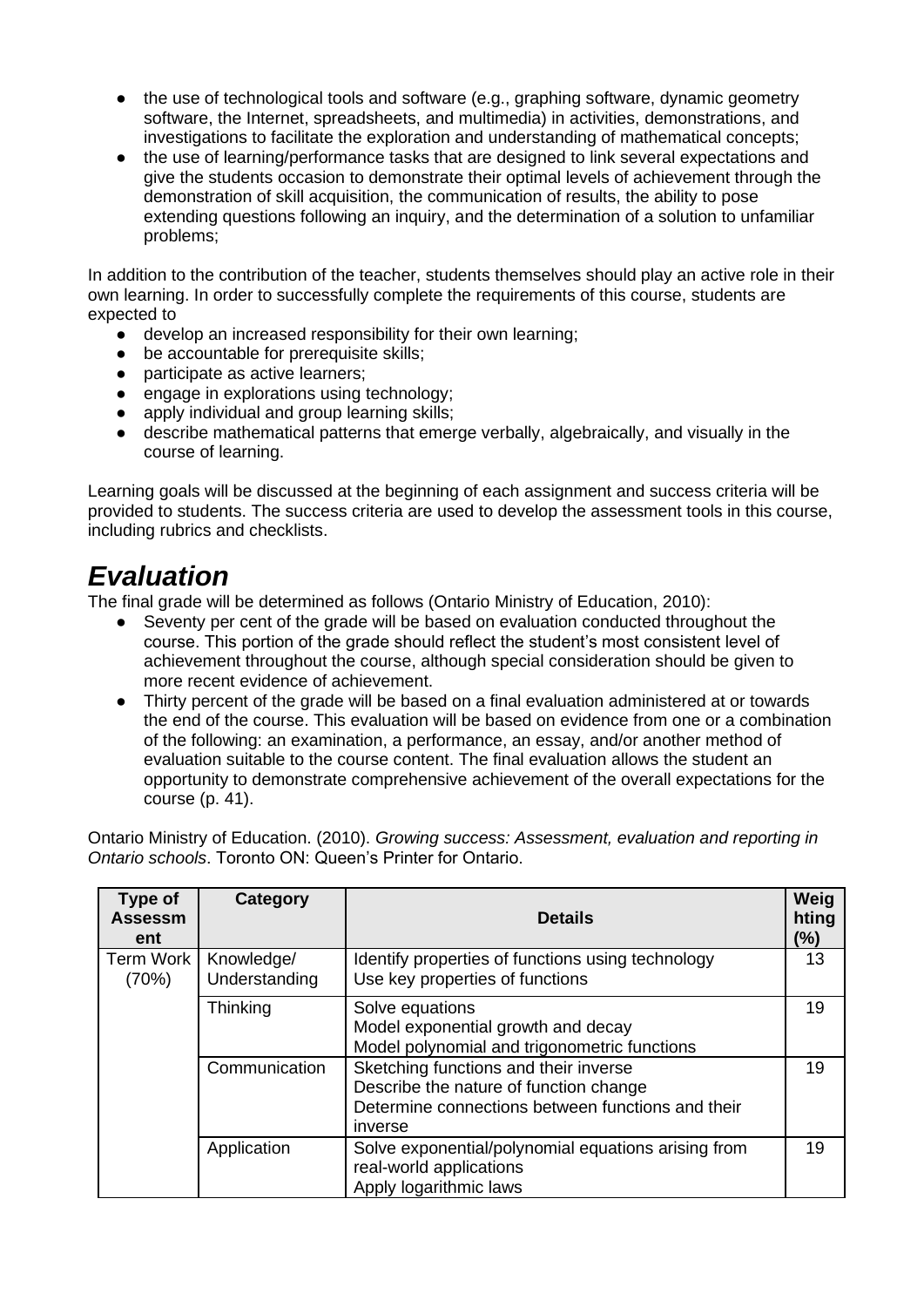|                              |                                  | Applying sine law and cosine law                                                                                                                                                                                       |       |                |
|------------------------------|----------------------------------|------------------------------------------------------------------------------------------------------------------------------------------------------------------------------------------------------------------------|-------|----------------|
| Final<br>Evaluation<br>(30%) | Culminating<br>Activity<br>(15%) | Plot functions using technology<br>Perform transformations to plotted<br>functions<br>Solve equations representing real<br>world scenarios<br>Calculate triangle side lengths and<br>angles using sine and cosine laws | K/U   | 3              |
|                              |                                  |                                                                                                                                                                                                                        | т     | 4              |
|                              |                                  |                                                                                                                                                                                                                        | C     | $\overline{4}$ |
|                              |                                  |                                                                                                                                                                                                                        | A     | 4              |
|                              |                                  |                                                                                                                                                                                                                        |       |                |
|                              | Exam<br>(15%)                    | Simplify and solve equations<br>Analyse and determine key points<br>such as vertex, intercepts, min/max<br>value                                                                                                       | K/U   | 3              |
|                              |                                  |                                                                                                                                                                                                                        | T     | 4              |
|                              |                                  |                                                                                                                                                                                                                        | Ć     | 4              |
|                              |                                  |                                                                                                                                                                                                                        | A     | 4              |
|                              |                                  | Solve problems using graphical                                                                                                                                                                                         |       |                |
|                              |                                  | Representations of data                                                                                                                                                                                                |       |                |
|                              |                                  | Solve problems arising from real-world<br>applications                                                                                                                                                                 |       |                |
|                              |                                  |                                                                                                                                                                                                                        | ΤΟΤΑΙ | 100            |

### *Assessment/Evaluation Strategies*

A variety of assessment and evaluation methods, strategies and tools are required as appropriate to the expectation being assessed. These include diagnostic, formative, and summative within the course and within each unit.

An effective assessment program in mathematics must include a balance of diagnostic, formative and summative assessment instruments that incorporate the categories of learning as defined in The Achievement Chart for Mathematics. One approach is shown below:

|                                | Knowledge/<br>Understanding | <b>Thinking</b> | Communicatio<br>n | <b>Application</b> |
|--------------------------------|-----------------------------|-----------------|-------------------|--------------------|
| final examinations             |                             |                 |                   |                    |
| observations                   |                             |                 |                   |                    |
| performance tasks              |                             |                 |                   |                    |
| quizzes                        |                             |                 |                   |                    |
| reports/assignments            |                             |                 |                   |                    |
| student/teacher<br>conferences |                             |                 |                   |                    |
| unit tests                     |                             |                 |                   |                    |

Assessment tools such as observational checklists, performance criteria, the Achievement Chart for Mathematics, marking schemes, and rating scales can and should be used to assist in developing objective and consistent evaluations of student achievement.

The Ministry of Education's 2010 document, *Growing Success*, outlines the seven fundamental principles that guide best practice in the assessment and evaluation of students. KiHS teachers use practices that:

- are fair, transparent, and equitable for all students;
- support all students, including those with special education needs, those who are learning the language of instruction (English or French), and those who are First Nation, Métis, or Inuit;
- are carefully planned to relate to the curriculum expectations and learning goals and, as much as possible, to the interests, learning styles and preferences, needs, and experiences of all students;